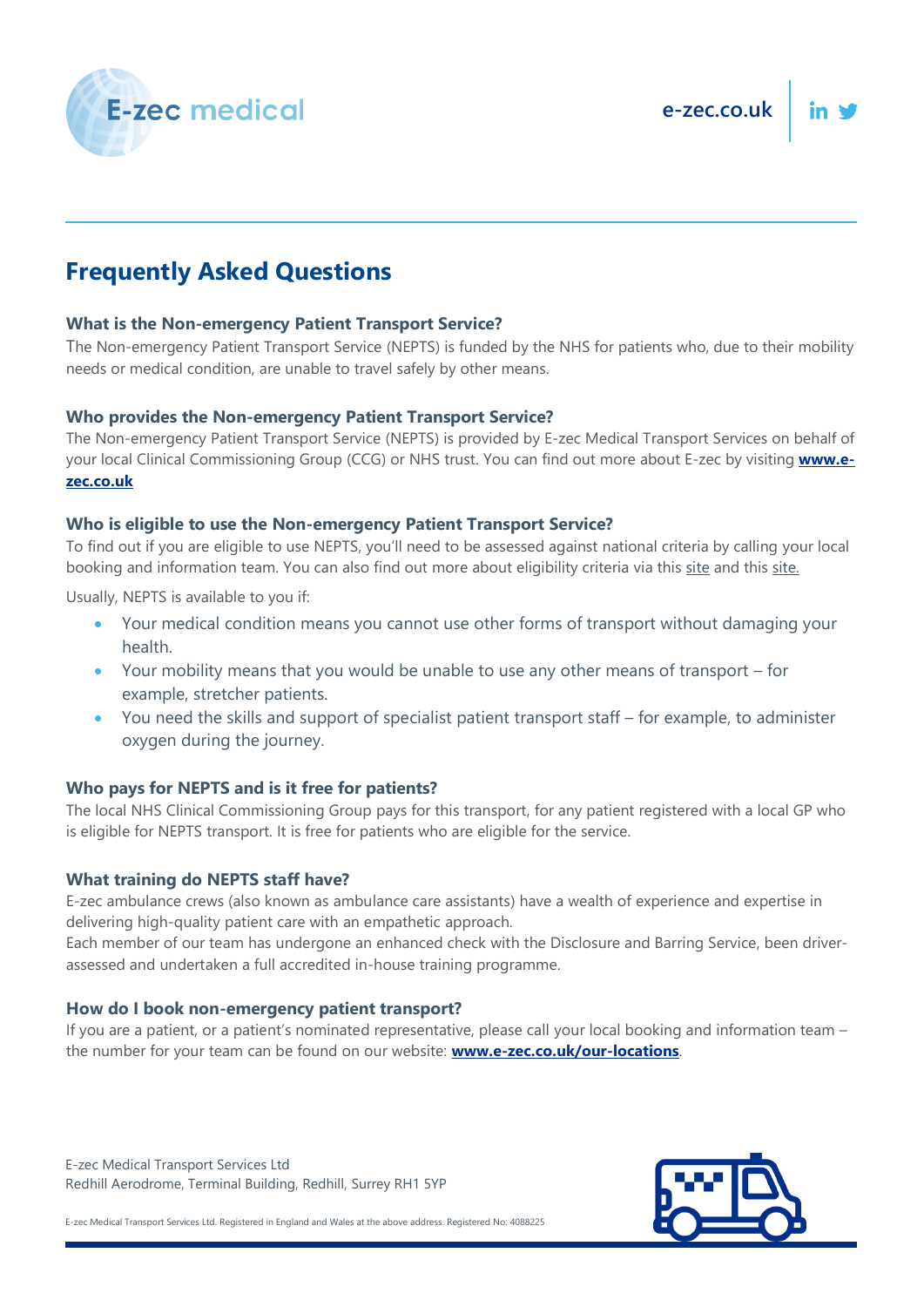If you are a clinician or a healthcare team booking transport for patient discharges or transfers, please use the **[Patient transport online booking](http://www.ptsbookings.co.uk/ptsonline)** service as it is quicker and easier than booking by telephone and will allow you to track patients and flag them as 'ready' for transport quickly and easily.

First-time users of the system will need to contact **[IT Support at E-zec Medical](mailto:it.support@e-zec.co.uk)** to organise a unique username and password. Training can be provided if required.

If you're unable to make patient transport bookings using the online system, please call your local booking team who are available 24 hours a day, 7 days a week, including public and bank holidays.

Please make sure you have all the relevant patient information and **correct mobility code** ready when you contact us.

#### **Can patients take their belongings on the transport when being discharged or transferred?**

We ask that patients are discharged or transported with only their essential items and that family or friends have already taken the patient's belongings home for them. Our ambulance crews will only be able to transport luggage and equipment that is essential and can be safely secured during the journey. If family or friends are unable to take a patient's belongings, please book our equipment service to arrange for these items to be collected and transported.

#### **What happens after I've booked my transport?**

We will call you to confirm your booking and if you booked directly, you'll also receive confirmation by letter or email.

#### **When will I be picked up for my appointment?**

It's not possible to give an exact time, but you will usually be picked up within the two-hour window before your appointment time. This is because we may have to pick up other patients on the way to the hospital or clinic.

#### **What will happen when I arrive at my destination?**

You will arrive outside the hospital or clinic's main entrance. If required, we'll assist you to get to the waiting area, clinic, outpatient department or ward you need for your appointment.

#### **What happens after my appointment has finished?**

Usually, a return journey is included in the transport provided for outpatient and day-patient appointments, unless otherwise agreed at the time of booking. When your appointment has finished, please wait in the main reception area of the hospital or clinic where you've had your appointment, and you'll be collected from there.

#### **If I have a follow-up appointment, will I automatically be entitled to NEPTS?**

No. You'll need to be assessed each time you need to book transport to check that you are still eligible. The exception would include eligible dialysis and oncology patients who attend recurring appointments frequently and whose circumstances remain the same.

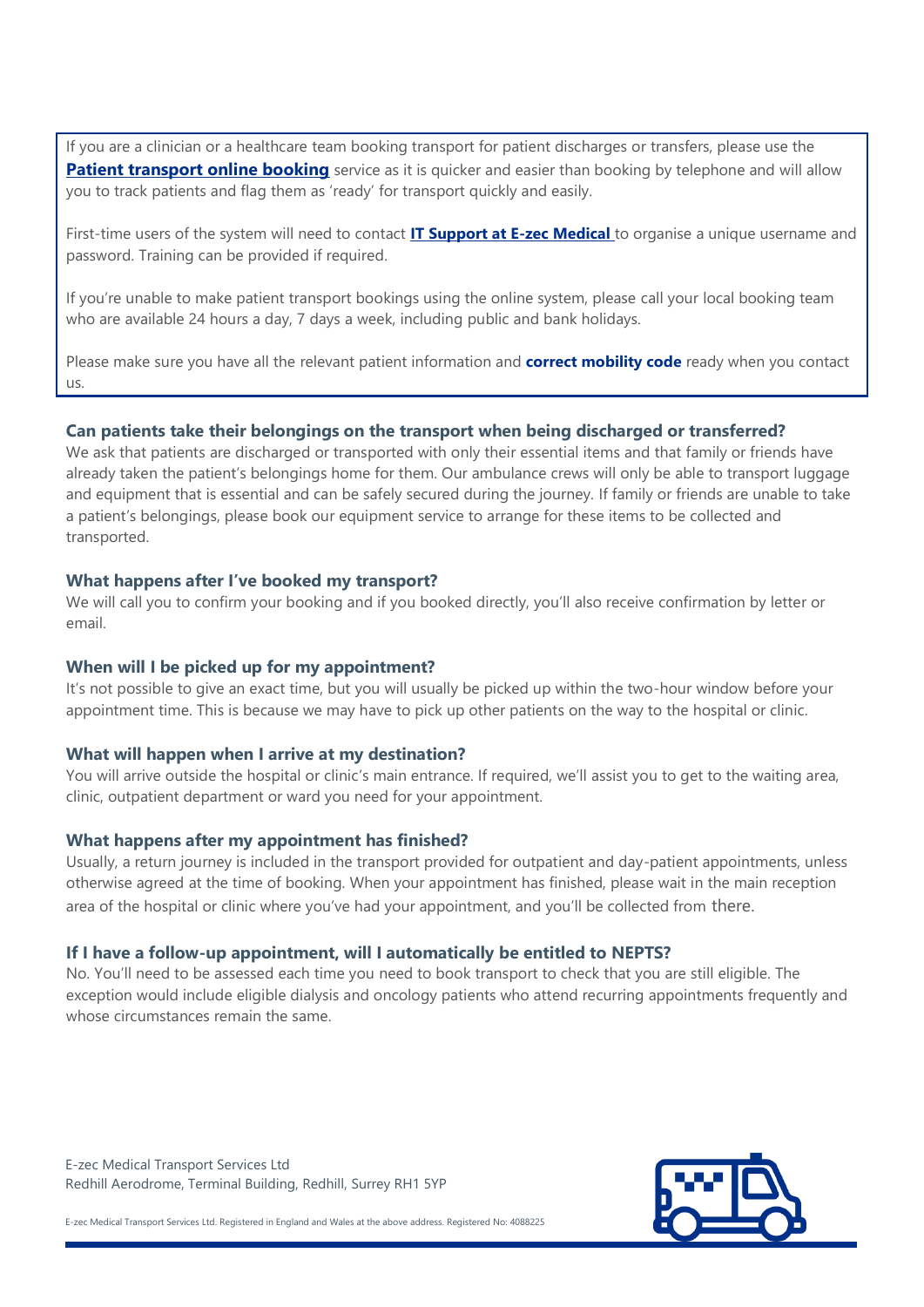# **What should I do if my appointment changes or I need to cancel my patient transport?**

If your appointment changes for any reason, or you need to cancel your patient transport booking, it's really important to let us know as soon as you can by calling your local booking and information team.

#### **Can I bring someone to travel with me?**

Only in certain circumstances. A family member, friend or carer may only travel with you if you:

- Are under the age of 16 an escort **must** travel with the patient
- Rely on a translator
- Rely on a carer for communication or have significant communication difficulties, including learning difficulties, impaired sight or are hard of hearing
- Have mental health issues that require a known carer to accompany you
- Have a medical condition that requires constant supervision for safety.

# **Please note that mobility needs alone do not necessitate an escort, as the patient's mobility needs will be met by our ambulance crew or the hospital staff.**

# **Can I book an all-female or all-male crew?**

In some circumstances, this may be possible. This would need to be agreed and booked with as much advance notice as possible, at least 48 hours ahead. You will also need to provide information to support the request.

#### **What do I do if my patient transport doesn't arrive on time?**

Please contact us and we'll check on the whereabouts of your transport and let you know what's happened.

#### **What happens if I'm not ready when the transport arrives to collect me?**

As there may be other patients to collect on the way, patients are generally asked to be ready to be picked up from their home at least two hours before their appointment time. If you are not ready when the transport arrives, the crew or driver will have to decide how long they can wait without compromising the arrangements for other patients. If they can't wait for you and need to move on to another pickup, there is no guarantee they will be able to return at a later time.

# **What happens if the patient is not ready when the transport arrives to collect them from a ward or clinic?**

If a patient is not ready for transport when our crew arrives, we can only wait for **10 minutes**. This is to ensure other patients are not delayed or left in the ambulance for longer than necessary.

If the crew has to leave without the patient because they are not ready for transport at the agreed time, a new booking will need to be made using the online booking system (clinical teams only) or by calling your local booking and information team.